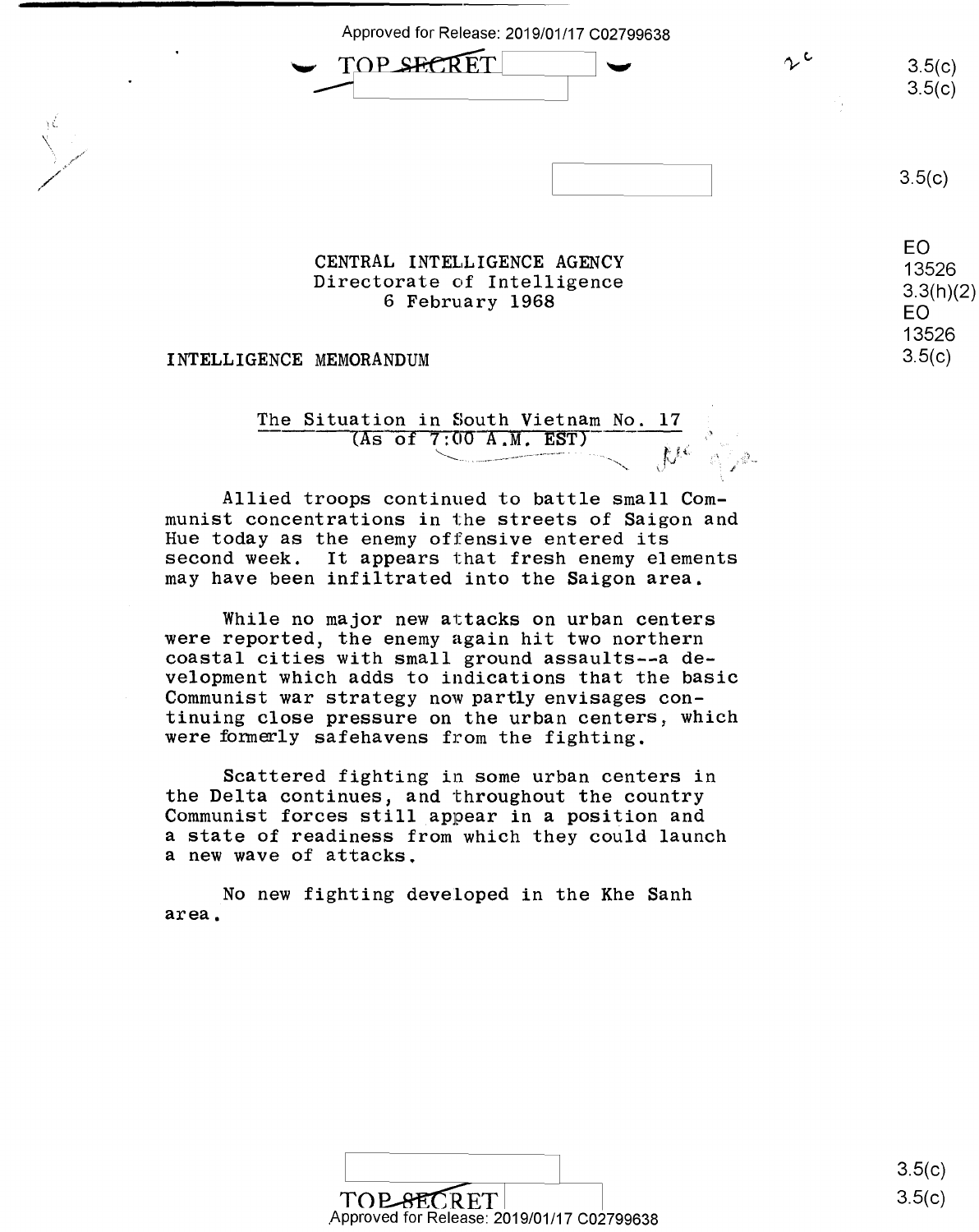Approved for Release: 2019/01/17 C02799638 Approved for Release: 2019/01/17 002799638 Approved for Release: 2019/01/17 C02799 TOP SECRET

#### I Corps l Corps

1. US and South Vietnamese troops are continu-1. US and South Vietnamese troops are continuing their block by block sweep of Hue with slow, but steady, progress reported. The South Vietnamese but steady, progress reported. The South Vietnamese now control the major portion of the two-square-mile now control the major portion of the two—square~mile citadel area while US Marines are reported in posses-citadel area while US Marines are reported in posses sion of 40 percent of the western half of the city. sion of 40 percent of the western half of the city.

2. Early this morning an estimated three Viet 2. Early this morning an estimated three Viet Cong companies hit Hoi An and are presently locked Cong companies hit Hoi An and are presently locked in combat with South Korean troops who have one in combat with South Korean troops who have one small enemy group trapped in a school. The South Korean force is believed to have inflicted heavy Korean force is believed to have inflicted heavy casualties on the attackers. casualties on the attackers.

3. Viet Cong activity was stepped-up in Quang 3. Viet Cong activity was stepped—up in Quang Ngai city shortly after midnight with a mortar attack on the city followed by a ground assault on tack on the city followed by <sup>a</sup> ground assault on the Revolutionary Developnent headquarters. The the Revolutionary Development headquarters. The power plant was struck, but not severely damaged, power plant was struck, but not severely damaged.

4. The cities of Quang Tri and Tam Ky were 4. The cities of Quang Tri and Tam Ky were quiet during 5-6 February with allied reaction forces quiet during 5-6 February with allied reaction forces ferreting out the remaining pockets of resistance. ferreting out the remaining pockets of resistance.

5. The ominous build-up of Communist forces-- 5. The ominous build~up of Communist forces~ including the entire North Vietnamese 2nd Division including the entire North Vietnamese 2nd Division and several other regimental-size formations--remains and several other regimental-size formations——remains in the coastal area just south of Da Nang. South in the coastal area just south of Da Nang. South Vietnamese soldiers were engaged in heavy combat some Vietnamese soldiers were engaged in heavy combat some six miles south of Da Nang this morning, possibly six miles south of Da Nang this morning. possibly with one of these enemy units. with one of these enemy units.

6. In the early hours of 6 February, Viet Cong 6. In the early hours of 6 February, Viet Cong attacked two refugee camps: Quy Thanh camp in Quang attacked two refugee camps: Quy Thanh camp in Quang Tin Province and the Tam Hoa camp in Quang Nam Prov-Tin Province and the Tam Hoa camp in Quang Nam Prov ince, destroying nearly 100 houses. A total of 52 ince, destroying nearly 100 houses. A total of 52 Communists were killed during one of the battles. Communists were killed during one ofthe battles. Civilian casualties were light. Civilian casualties were light.

7. The Khe Sanh area remains quiet,

3.3(h)(2)  $3.3(h)(2)$ 

 $-2 -$ 

TOP.SECRET TOP SECRET 3.5(c)<br>Approved for Release: 2019/01/17 C02799638  $3.5(c)$ 

 $3.5(c)$ 3.5(c)

 $3.5(c)$ 3.5(c)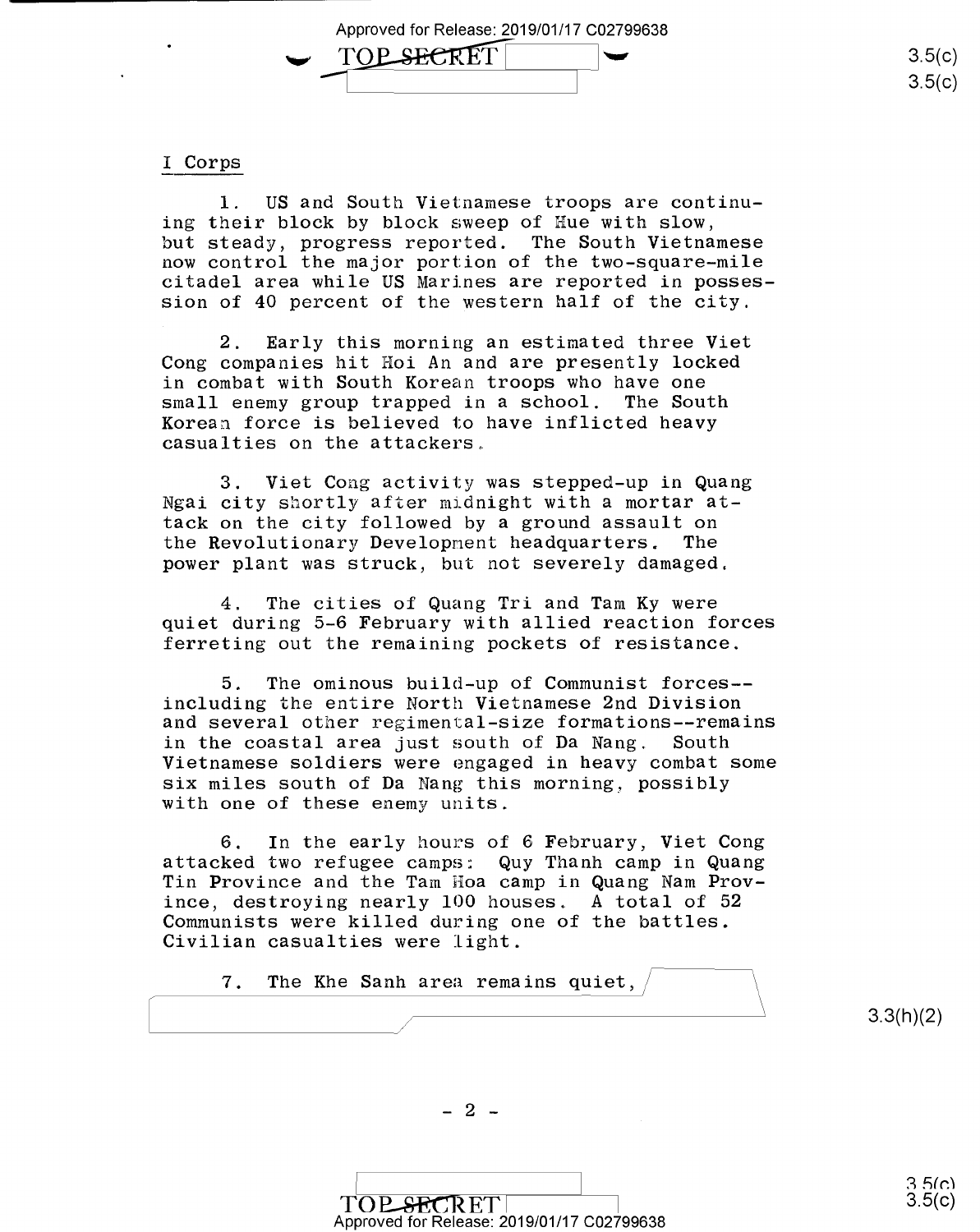Approved for Release: 2019/01/17 C02799638 Approved for Release: 2019/01/17 C0279<br>
TOP\_SECRET **-1^0P SECRET**<br>3.5(c)<br>3.5(c)  $3.5(c)$ Approved for Release;2019/01/17 002799638

## II Corps II Corps

8. Most of the major provincial capitals in 8. Most of the major provincial capitals in central South Vietnam were quiet during the night central South Vietnam were quiet during the night of 5-6 February. Ban Me Thuot, Tuy Hoa, and the of 5—6 February. Ban Me Thuot, Tuy Hoa, and the helicopter airfield at Pleiku were the targets of helicopter airfield at Pleiku were the targets of limited enemy mortar bombardments. Renewed fighting limited enemy mortar bombardments. Renewed fighting was reported in a battle near Da lat this morning. was reportedinzlbattle near Dalat this morning.

9. The action at Dalat involved the Viet Cong 9. The action at Dalat involved the Viet Cong 186th Main Force Battalion, a unit previously identi-186th Main Force Battalion, <sup>a</sup> unit previously identi fied in the area. The attackers used tear gas dur-fied in the area. The attackers used tear gas dur ing one stage of the assault whichwas continuing at ing one stage of the assault whichvms continuing at last report. The enemy troops were reported fully last report. The enemy troops were reported fully equipped including gas masks. equipped including gas masks.

10. The capital city of Cheo Reo in Phu Bon 10. The capital city of Cheo Reo in Phu Bon Province was reported girding for an attack expected during the night of 6-7 February. Other cities during the night of 6—7 February. Other cities throughout South Vietnam's II Corps are anticipating throughout South Vietnam's II Corps are anticipating renewed attacks and are making defensive preparations.

### Saigon Saigon

11. Sharp fighting was again reported in the 11. Sharp fighting was again reported in the outlying Cholon section southwest of Saigon last night. outlying Cholon section southwest of Saigon last night. Following up their seizure of the 8th Precinct Police Following up their seizure of the 8th Precinct Police Headquarters at 8:00 **P.M.** (Vietnam time), the Viet Headquarters at 8:00 P.M. (Vietnam time), the Viet Cong captured a nearby police substation and brought Cong captured <sup>a</sup> nearby police substation and brought a third substation in the area under heavy fire. In <sup>a</sup> third substation in the area under heavy fire. In addition, the Communists detonated a large explosion addition, the Communists detonated <sup>a</sup> large explosion in a power plant and engaged police in several fire-in <sup>a</sup> power plant and engaged police in several fire fights. In one action, 25 Viet Cong were said to fights. In one action, 25 Viet Cong were said to have been killed and a wheel-mounted machine gun and have been killed and <sup>a</sup> wheel-mounted machine gun and a 60-mm. mortar were captured. Fighting elsewhere <sup>a</sup> 60-mm. mortar were captured. Fighting elsewhere in capital area was relatively light, but two companies of Viet Cong reportedly launched a brief raid panies of Viet Cong reportedly launched <sup>a</sup> brief raid on the main gate at Tan Son Nhut Airbase as civilian on the main gate at Tan Son Nhut Airbase as civilian workers were returning to their jobs this morning. workers were returning to their jobs this morning.

12. The Communists have evidently moved fresh 12. The Communists have evidently moved fresh forces into the capital area. A police report early forces into the capital area. A police report early this morning indicated that a concentration of some this morning indicated that <sup>a</sup> concentration of some 500 Viet Cong--dressed in the traditional black 500 Viet Cong—-dressed in the traditional black peasant dress--had been sighted in Cholon. peasant dresse—had been sighted in Cholon.

 $-3$   $-$ <br>TOP-SECRET --Approved for Release: 2019/01/17 C02799638 'Approved for Release: 2019/01/17 002799638 $\overbrace{\text{OP-SECRET}}$  3.5(c)<br>3.5(c)

 $-3 -$ 

3.5(c)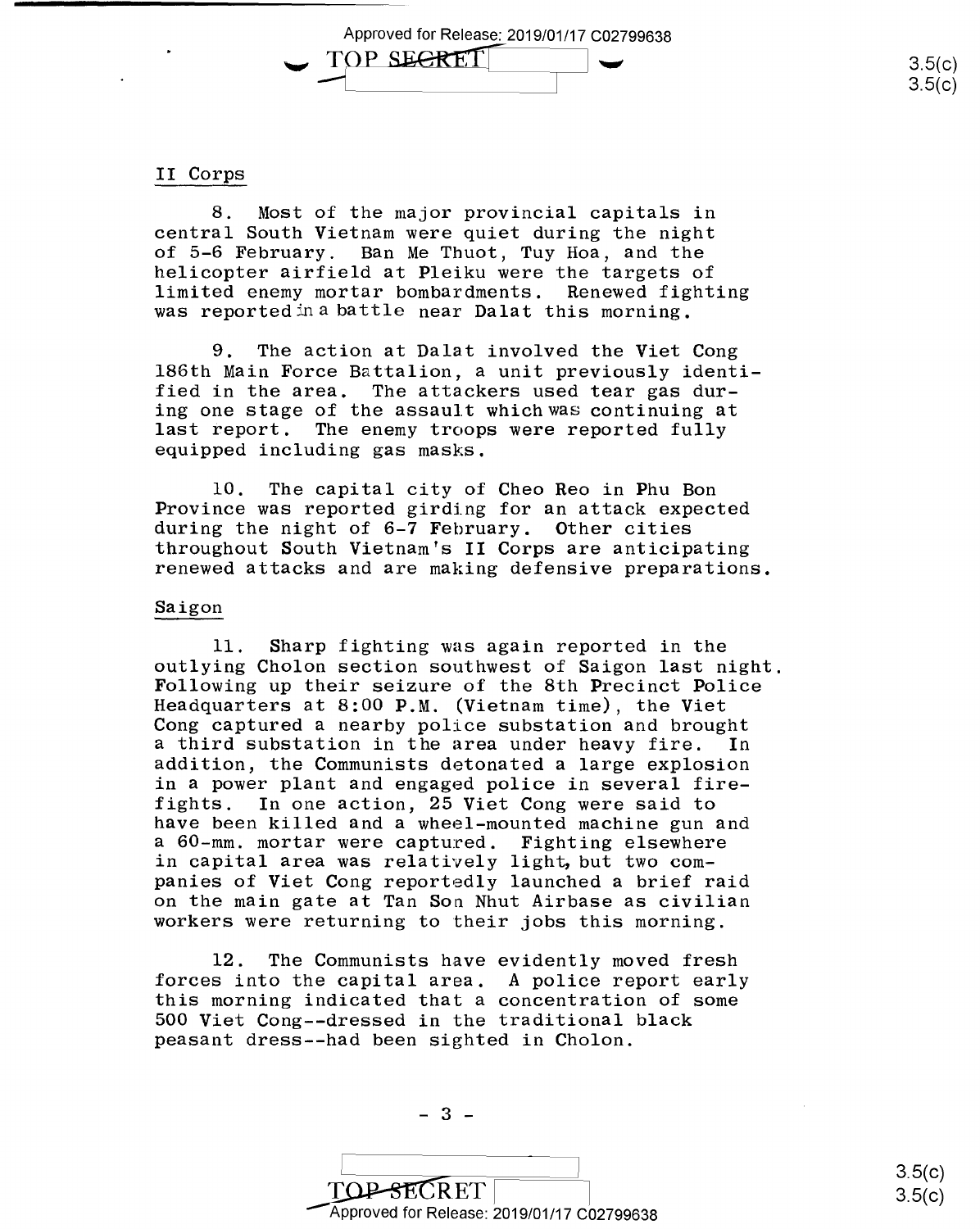**-** TOP SECRET 3.5(c)<br>3.5(c)  $3.5(c)$  $3.5(c)$ 

3.5(c)

 $3.5(c)$ 

13. Tentative indications ~-~~~that the 13. Tentative indications that the 35(0) headquarters of the **VC** 9th Division had moved near headquarters of the VC 9th Division had moved near the outskirts of Saigon are now known to have been erroneous.<u> On 5 Feb</u>ruary, the headquarters was confirmed ~----~in the Binh Long Province - Cambodian border area, a normal base of operations. Cambodian border area, <sup>a</sup> normal base of operations. It is still believed possible, however, that strong It is still believed possible, however, that strong troops complements from the 9th may be in the Saigon area. area.  $\text{confirmed}$   $\vert$  in the Binh Long Province -

Approved for Release: 2019/01/17 C02799638 \_.,TO~I I.\_, Approved for Release: 2019/01/17 002799638

# Other III Corps

'

14. US Army troops are making search and destroy 14. US Army troops are making search and destroy sweeps in the area immediately surrounding Saigon in sweeps in the area immediately surrounding Saigon in an effort to prevent additional Viet Cong forees from an effort to prevent additional Viet Cong forces from infiltrating into the city. On 5 February, in half infiltrating into the city. On 5 February, in half a dozen contacts 15 Americans and nearly 150 Commu-<sup>a</sup> dozen contacts 15 Americans and nearly 150 Commu nist troops were killed in these operations. Another nist troops were killed in these operations. Another 40 US soldiers were wounded. 40 US soldiers were wounded.

15. Elsewhere in the III Corps area the only 15. Elsewhere in the III Corps area the only significant military activity reported overnight was significant military activity reported overnight was a heavy mortar attack on the US Army brigade base <sup>a</sup> heavy mortar attack on the US Army brigade base camp at Quan Loi in Binh Long Province. There was camp atQuan Loi in Binh Long Province. There was no report of casualties or damage. no report of casualties or damage.

16. Allied forces continue to mop up small 16. Allied forces continue to mop up small pockets of Viet Cong in Bien Hoa Province. US offtcals report that refugees are being given medical ficals report that refugees are being given medical attention by an Australian surgical team at Bien Hoa attention by an Australian surgical team at Bien Hoa Airbase, US Army food stocks have at least temporarily Airbase, US Army food stocks have at least temporarily alleviated a food shortage problem for civilians, alleviated <sup>a</sup> food shortage problem for civilians, and local GVN agencies are coping adequately with and local GVN agencies are coping adequately with other problems. other problems.

17. Only about 1,000 refugees remain in Bien 17. Only about 1,000 refugees remain in Bien Hoa city itself as most have returned to their homes Hoa city itself as most have returned to their homes or the homes of relatives. Highway 1 between Bien or the homes of relatives. Highway 1 between Bien Hoa and Saigon is still considered insecure and Hoa and Saigon is still considered insecure and travel on it has been restricted. travel on it has been restricted.

#### IV Corps IV Corps

18. Fighting was reported within or on the 18. Fighting was reported within or on the outskirts of a number of provincial capitals and outskirts of <sup>a</sup> number of provincial capitals and district towns in the delta on Monday and early this district towns in the delta on Monday and early this

 $-4$   $-$ 

 $\overline{\phantom{a}}$  I is a set of  $\overline{\phantom{a}}$  is a set of  $\overline{\phantom{a}}$  $\text{TOP-SECRET}$  3.5(c) --Approved for Release: 2019/01/17 C02799638 /Approved for Release: 2019/01/17 002799638 $\Box$  3.5(c)